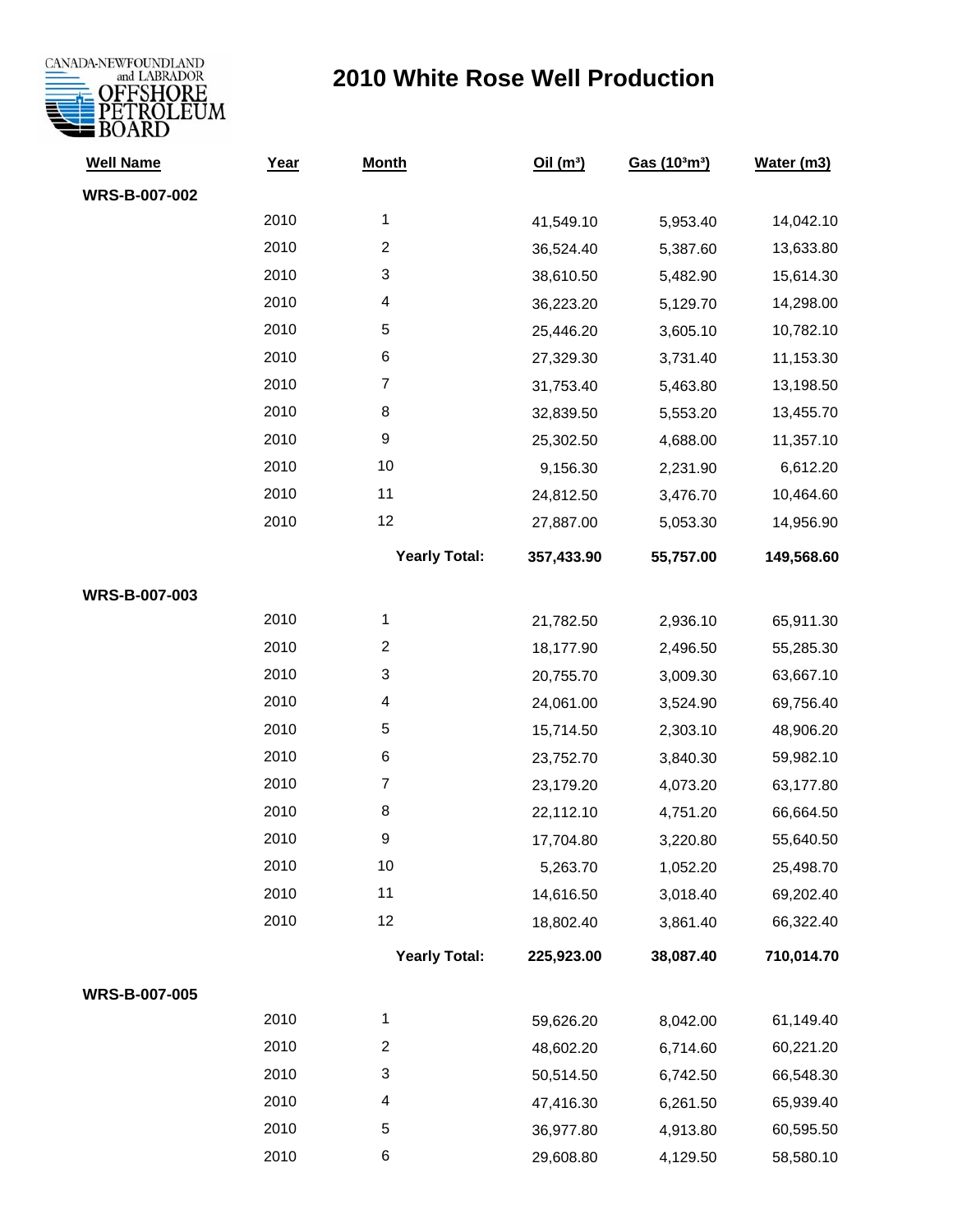

| <b>Well Name</b>      | Year | <b>Month</b>         | Oil(m <sup>3</sup> ) | Gas (103m <sup>3</sup> ) | Water (m3) |
|-----------------------|------|----------------------|----------------------|--------------------------|------------|
|                       | 2010 | $\overline{7}$       | 33,054.40            | 3,138.20                 | 63,541.40  |
|                       | 2010 | 8                    | 37,358.70            | 4,546.80                 | 67,540.50  |
|                       | 2010 | 9                    | 32,095.60            | 2,995.90                 | 54,794.10  |
|                       | 2010 | 10                   | 8,756.80             | 1,196.30                 | 25,595.00  |
|                       | 2010 | 11                   | 21,701.30            | 2,560.90                 | 63,775.70  |
|                       | 2010 | 12                   | 22,353.70            | 2,139.50                 | 68,213.60  |
|                       |      | <b>Yearly Total:</b> | 428,066.30           | 53,381.50                | 716,494.20 |
| <b>WRS-B-007-010Z</b> |      |                      |                      |                          |            |
|                       | 2010 | $\mathbf{1}$         | 6,903.50             | 999.30                   | 4,684.30   |
|                       | 2010 | $\overline{2}$       | 13,656.80            | 2,014.50                 | 10,474.00  |
|                       | 2010 | 3                    | 12,083.50            | 2,680.10                 | 9,819.90   |
|                       | 2010 | 4                    | 14,223.10            | 3,333.90                 | 9,163.30   |
|                       | 2010 | $\sqrt{5}$           | 8,572.10             | 2,010.10                 | 6,708.40   |
|                       | 2010 | 6                    | 11,046.50            | 2,605.60                 | 7,216.90   |
|                       | 2010 | $\overline{7}$       | 12,015.70            | 4,288.70                 | 7,238.30   |
|                       | 2010 | 8                    | 13,621.10            | 4,578.40                 | 7,882.50   |
|                       | 2010 | 9                    | 11,880.80            | 4,563.80                 | 13,962.80  |
|                       | 2010 | 10                   | 5,051.40             | 1,571.70                 | 3,649.80   |
|                       | 2010 | 11                   | 11,086.50            | 3,724.70                 | 8,061.90   |
|                       | 2010 | 12                   | 13,379.60            | 3,730.20                 | 9,116.30   |
|                       |      | <b>Yearly Total:</b> | 133,520.60           | 36,101.00                | 97,978.40  |
| WRS-E-018-002         |      |                      |                      |                          |            |
|                       | 2010 | 1                    | 16,120.20            | 3,621.00                 | 73,769.20  |
|                       | 2010 | 2                    | 21,343.60            | 4,885.30                 | 52,975.00  |
|                       | 2010 | 3                    | 19,115.90            | 4,212.30                 | 47,853.20  |
|                       | 2010 | 4                    | 20,646.30            | 4,537.00                 | 48,848.50  |
|                       | 2010 | 5                    | 18,064.50            | 3,971.30                 | 45,880.30  |
|                       | 2010 | 6                    | 18,523.40            | 3,336.60                 | 43,712.10  |
|                       | 2010 | 7                    | 19,791.60            | 4,261.20                 | 40,810.10  |
|                       | 2010 | 8                    | 22,568.90            | 4,772.10                 | 51,913.90  |
|                       | 2010 | $\boldsymbol{9}$     | 21,794.80            | 4,775.20                 | 46,393.40  |
|                       | 2010 | 10                   | 8,496.40             | 1,596.60                 | 24,477.60  |
|                       | 2010 | 11                   | 25,023.90            | 4,594.40                 | 50,156.90  |
|                       | 2010 | 12                   | 23,980.20            | 4,293.20                 | 48,639.60  |
|                       |      | <b>Yearly Total:</b> | 235,469.70           | 48,856.20                | 575,429.80 |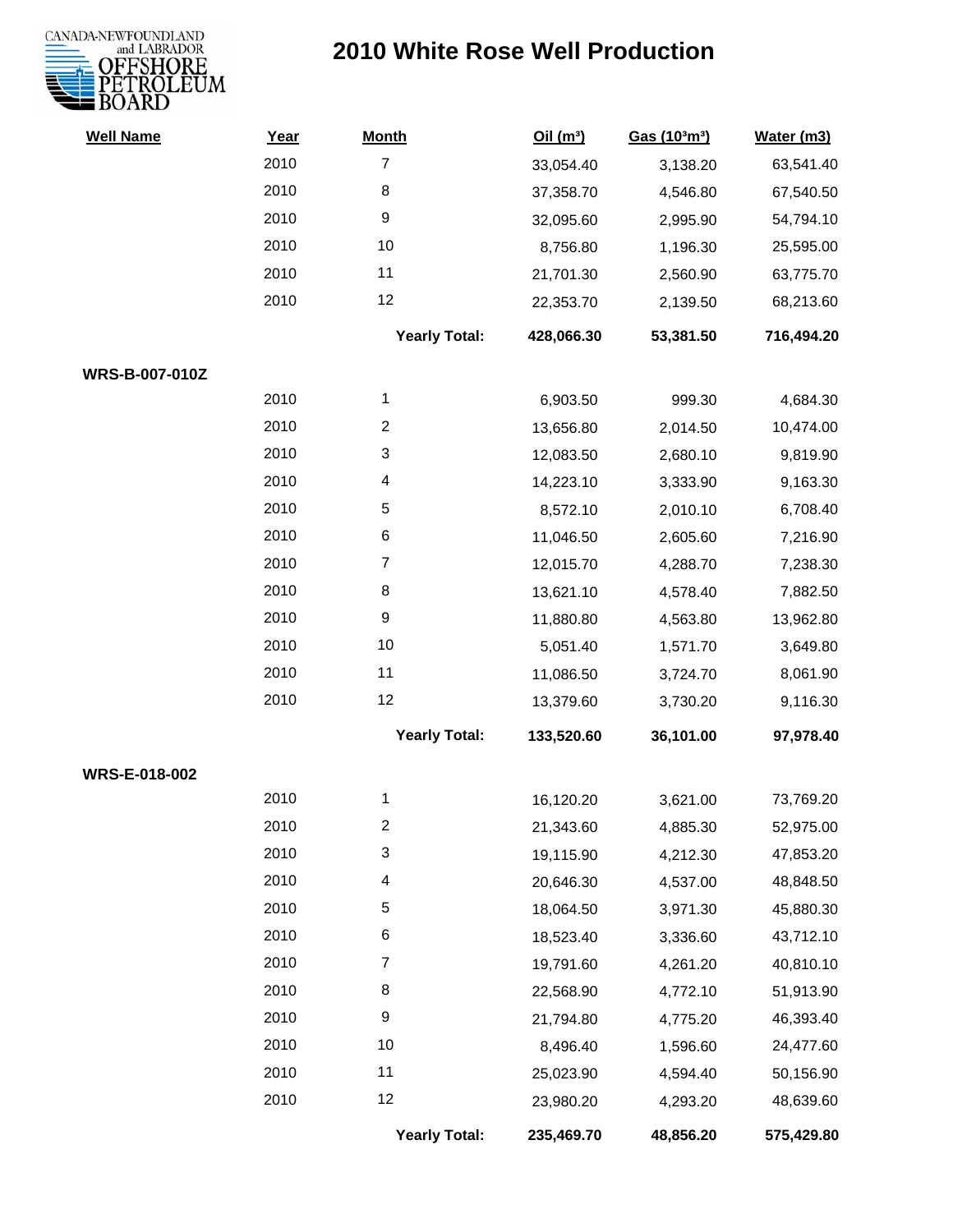# CANADA-NEWFOUNDLAND<br>
and LABRADOR<br> **OFFSHORE**<br> **PETROLEUM**<br>
BOARD

| <b>Well Name</b> | Year | <b>Month</b>         | Oil(m <sup>3</sup> ) | Gas (103m3) | Water (m3) |
|------------------|------|----------------------|----------------------|-------------|------------|
| WRS-E-018-004    | 2010 | 1                    | 32,167.30            | 7,266.40    | 23,398.90  |
|                  | 2010 | $\overline{c}$       | 25,221.20            | 6,670.90    | 22,674.20  |
|                  | 2010 | 3                    | 27,369.10            | 6,873.10    | 24,351.00  |
|                  | 2010 | 4                    | 26,060.00            | 6,835.90    | 22,332.90  |
|                  | 2010 | 5                    | 18,968.20            | 5,480.60    | 21,378.00  |
|                  | 2010 | 6                    | 15,396.70            | 2,981.50    | 21,355.80  |
|                  | 2010 | $\boldsymbol{7}$     | 25,340.30            | 5,206.50    | 23,624.60  |
|                  | 2010 | 8                    | 22,500.20            | 6,618.30    | 21,266.80  |
|                  | 2010 | 9                    | 17,676.70            | 5,045.90    | 19,503.50  |
|                  | 2010 | 10                   | 6,877.00             | 1,139.10    | 11,608.90  |
|                  | 2010 | 11                   | 12,632.60            | 2,319.40    | 30,435.50  |
|                  | 2010 | 12                   | 14,185.50            | 2,847.90    | 28,739.40  |
|                  |      | <b>Yearly Total:</b> | 244,394.80           | 59,285.50   | 270,669.50 |
| WRS-E-018-006Z   |      |                      |                      |             |            |
|                  | 2010 | 1                    | 60,081.00            | 8,697.10    | 3,607.20   |
|                  | 2010 | $\overline{c}$       | 56,295.20            | 8,303.90    | 3,130.50   |
|                  | 2010 | 3                    | 61,177.70            | 8,687.60    | 3,853.10   |
|                  | 2010 | 4                    | 59,553.80            | 8,433.70    | 4,000.90   |
|                  | 2010 | 5                    | 52,768.70            | 7,475.90    | 3,980.00   |
|                  | 2010 | 6                    | 50,435.60            | 6,654.70    | 5,401.50   |
|                  | 2010 | $\boldsymbol{7}$     | 48,573.00            | 6,739.60    | 5,237.00   |
|                  | 2010 | 8                    | 51,761.10            | 7,053.20    | 5,436.00   |
|                  | 2010 | 9                    | 42,461.50            | 5,995.40    | 4,655.60   |
|                  | 2010 | 10                   | 20,233.40            | 2,866.00    | 2,165.30   |
|                  | 2010 | 11                   | 41,395.00            | 5,800.10    | 4,749.10   |
|                  | 2010 | 12                   | 44,164.00            | 5,985.20    | 4,774.60   |
|                  |      | <b>Yearly Total:</b> | 588,900.00           | 82,692.40   | 50,990.80  |
| WRS-E-018-008    |      |                      |                      |             |            |
|                  | 2010 | $\mathbf{1}$         | 22,284.50            | 3,159.10    | 21,835.70  |
|                  | 2010 | $\overline{c}$       | 26,734.30            | 3,803.10    | 29,213.70  |
|                  | 2010 | 3                    | 31,535.60            | 4,292.90    | 33,560.70  |
|                  | 2010 | 4                    | 29,199.70            | 3,964.00    | 29,369.90  |
|                  | 2010 | 5                    | 26,299.60            | 3,571.80    | 32,024.90  |
|                  | 2010 | 6                    | 20,279.60            | 2,565.10    | 27,610.60  |
|                  | 2010 | $\boldsymbol{7}$     | 23,071.00            | 3,068.70    | 32,319.50  |
|                  | 2010 | 8                    | 20,311.50            | 3,093.90    | 32,974.90  |
|                  |      |                      |                      |             |            |